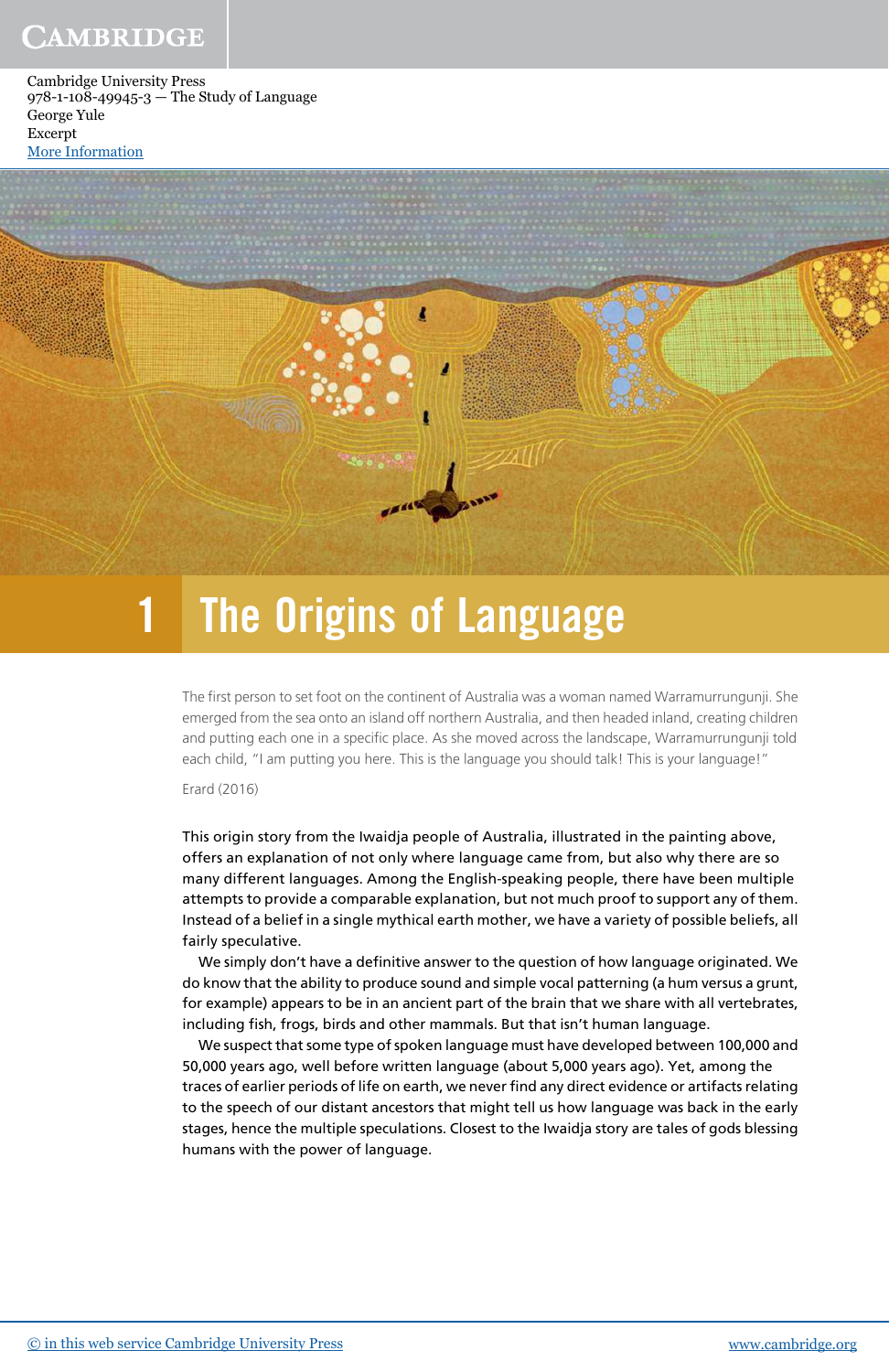Cambridge University Press 978-1-108-49945-3 — The Study of Language George Yule Excerpt [More Information](www.cambridge.org/9781108499453)

2 The Origins of Language

# The Divine Source

In the biblical tradition, as described in the book of Genesis, God created Adam and "whatsoever Adam called every living creature, that was the name thereof." Alternatively, following a Hindu tradition, it is Sarasvati, wife of Brahma, who is credited with bringing language to humanity. In most religions, there appears to be a divine source who provides humans with language. In an attempt to rediscover this original divine language, a few experiments have been carried out, with rather conflicting results. The basic hypothesis seems to have been that, if human infants were allowed to grow up without hearing any language around them, then they would spontaneously begin using the original God-given language.

The Greek writer Herodotus reported the story of an Egyptian pharaoh named Psammetichus (or Psamtik) who tried the experiment with two newborn babies more than 2,500 years ago. After two years of isolation except for the company of goats and a mute shepherd, the children were reported to have spontaneously uttered, not an Egyptian word, but something that was identified as the Phrygian word bekos, meaning "bread." The pharaoh concluded that Phrygian, an older language spoken in part of what is modern Turkey, must be the original language. That seems very unlikely. The children may not have picked up this "word" from any human source, but as several commentators have pointed out, they must have heard what the goats were saying. (First remove the -kos ending, which was added in the Greek version of the story, then pronounce be- as you would the English word bed without  $-d$  at the end. Can you hear a goat?)

King James the Fourth of Scotland carried out a similar experiment around the year 1500 and the children were reported to have spontaneously started speaking Hebrew, confirming the king's belief that Hebrew had indeed been the language of the Garden of Eden. About a century later, the Mogul emperor Akbar the Great also arranged for newborn babies to be raised in silence, only to find that the children produced no speech at all. It is unfortunate that Akbar's result is more in line with the real-world outcome for children who have been discovered living in isolation, without coming into contact with human speech. Very young children living without access to human language in their early years grow up with no language at all. This was true of Victor, the wild boy of Aveyron in France, discovered near the end of the eighteenth century, and also of Genie, an American child whose special life circumstances came to light in the 1970s (see Chapter 12). From this type of evidence, there is no "spontaneous" language. If human language did emanate from a divine source, we have no way of reconstructing that original language, especially given the events in a place called Babel, "because the Lord did there confound the language of all the earth," as described in Genesis (11: 9).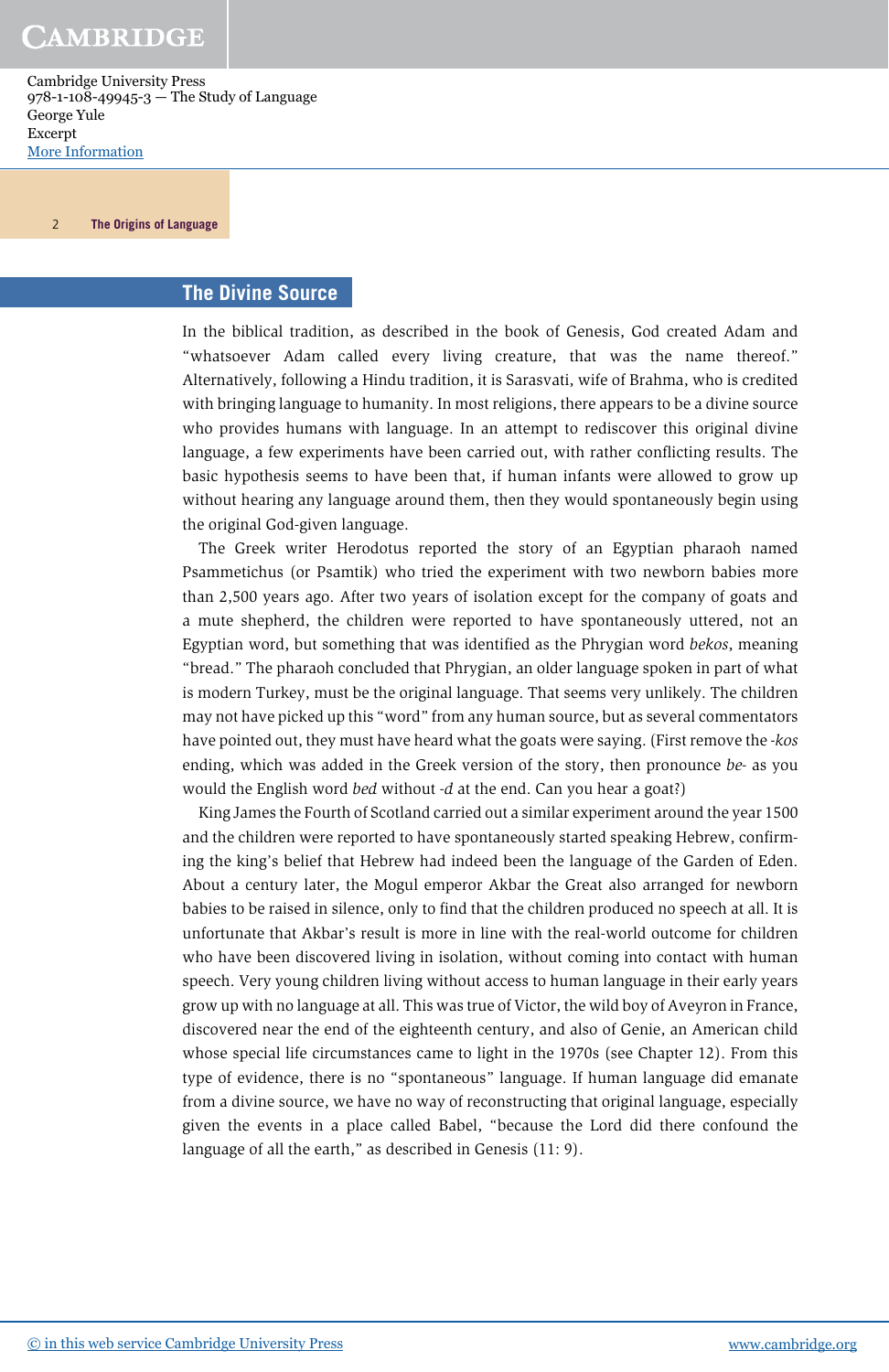## The Natural Sound Source

A quite different view of the beginnings of language is based on the concept of natural sounds. The human auditory system is already functioning before birth (at around seven months). That early processing capacity develops into an ability to identify sounds in the environment, allowing humans to make a connection between a sound and the thing producing that sound. This leads to the idea that primitive words derive from imitations of the natural sounds that early men and women heard around them. Among several nicknames that he invented to talk about the origins of speech, Jespersen (1922) called this idea the "bow-wow" theory.

#### The "Bow-Wow" Theory

In this scenario, when different objects flew by, making a caw-caw or coo-coo sound, the early human tried to imitate the sounds and then used them to refer to those objects even when they weren't present. The fact that all modern languages have some words with pronunciations that seem to echo naturally occurring sounds could be used to support this theory. In English, in addition to cuckoo, we have splash, bang, boom, rattle, buzz, hiss, screech and of course bow-wow.

Words that sound similar to the noises they describe are examples of **onomatopeia**. While a number of words in any language are onomatopoeic, it is hard to see how most of the soundless things (e.g. "low branch") as well as abstract concepts (e.g. "truth") could have been referred to in a language that simply echoed natural sounds. We might also be rather skeptical about a view that seems to assume that a language is only a set of words used as "names" for things.

#### The "Pooh-Pooh" Theory

Another of Jespersen's nicknames was the "pooh-pooh" theory, which proposed that speech developed from the instinctive sounds people make in emotional circumstances. That is, the original sounds of language may have come from natural cries of emotion such as pain, anger and joy. By this route, presumably, Ouch! came to have its painful connotations. But Ouch! and other interjections such as Ah!, Ooh!, Phew!, Wow! or Yuck! are usually produced with sudden intakes of breath, which is the opposite of ordinary talk. We normally produce spoken language as we breathe out, so we speak while we exhale, not inhale. In other words, the expressive noises people make in emotional reactions contain sounds that are not otherwise used in speech production and consequently would seem to be rather unlikely candidates as source sounds for language.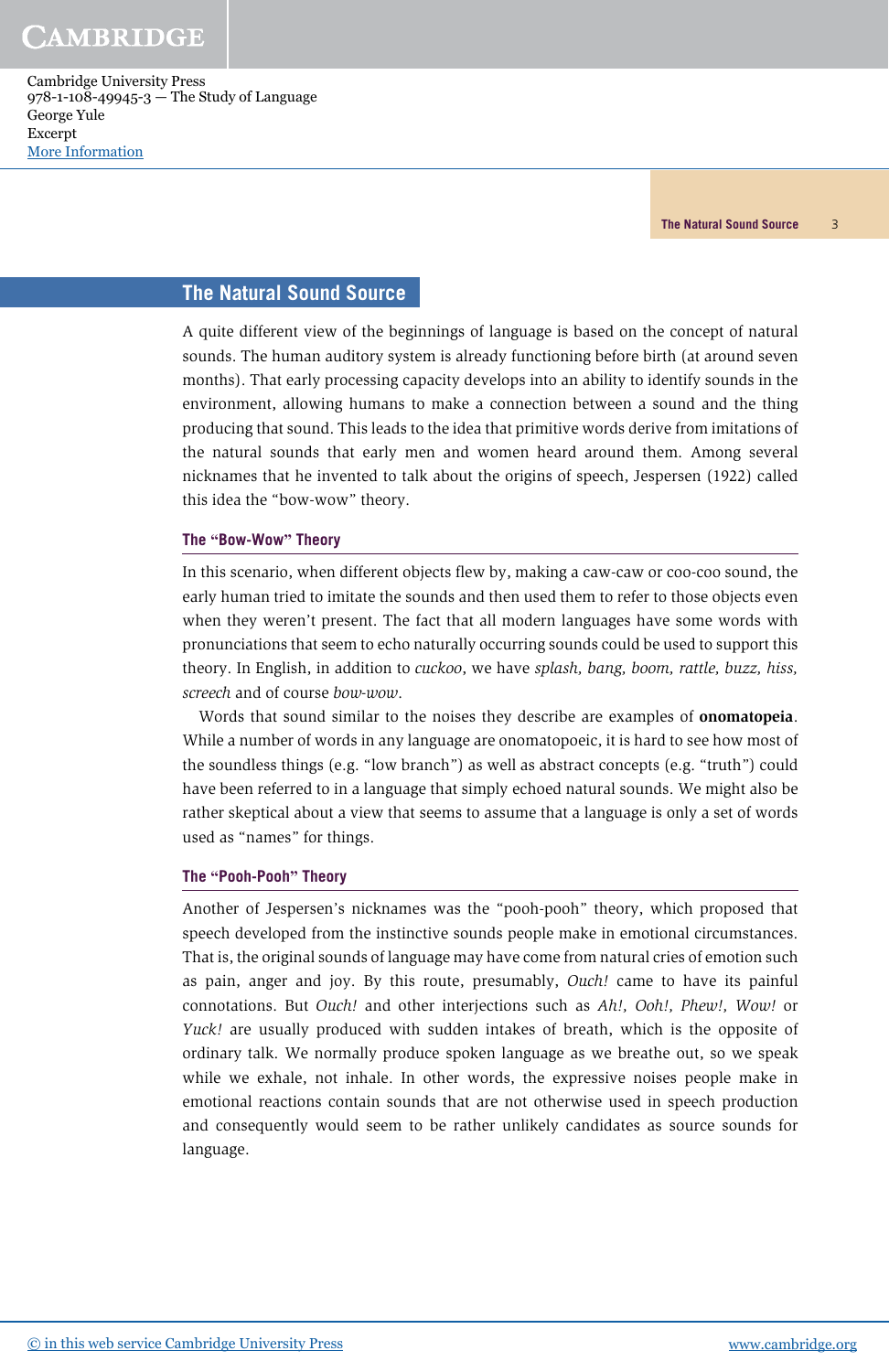Cambridge University Press 978-1-108-49945-3 — The Study of Language George Yule Excerpt [More Information](www.cambridge.org/9781108499453)

4 The Origins of Language

# The Musical Source

Part of the problem with the discussion of natural sounds is the assumption that they were used to create "words." However, before we utter words, we can produce a wide range of sounds that aren't word forms at all. Let's go back to the observation that human infants can process sounds early on, and then soon begin to produce sounds in a way that may provide some clues to how language developed. There is a prolonged period in early infant development during which adults and infants interact via single sounds then through more extended sound sequences as the child uses intonation as a means of non-verbal communication. For some scholars, this is consistent with the idea that musical ability developed before the ability to create words. One famous scholar, Charles Darwin, made the following proposal in 1871:

The suspicion does not appear improbable that the progenitors of man, either the males or females, or both sexes, before they acquired the power of expressing their mutual love in articulate language, endeavored to charm each other with musical notes and rhythm.

The idea that early humans spent their time trying "to charm each other" may not match the typical image that we have of our early ancestors as rather rough characters wearing animal skins and certainly not very charming. However, setting "charm" aside, we do have evidence that intonation, and hence the ability to create melody, develops in the human infant before other aspects of language. We might say that our first musical instrument was the human voice, or more specifically, control of the vibration of the vocal folds. Control of the respiratory system to produce extended sound was also required.

Studies of newborn infants have found that they can recognize the intonation of their mother's voice and orient to that voice more than any other. They also show a preference for the intonation of their mother's language, even when spoken by others. These observations suggest that early humans may indeed have learned and used melody to express themselves before they added words to their songs. However, other creatures, from songbirds to humpback whales, also produce songs. We have to wonder what prompted humans to go beyond melody and develop a more elaborated means of interacting with each other. One motivation may have been the need to cooperate.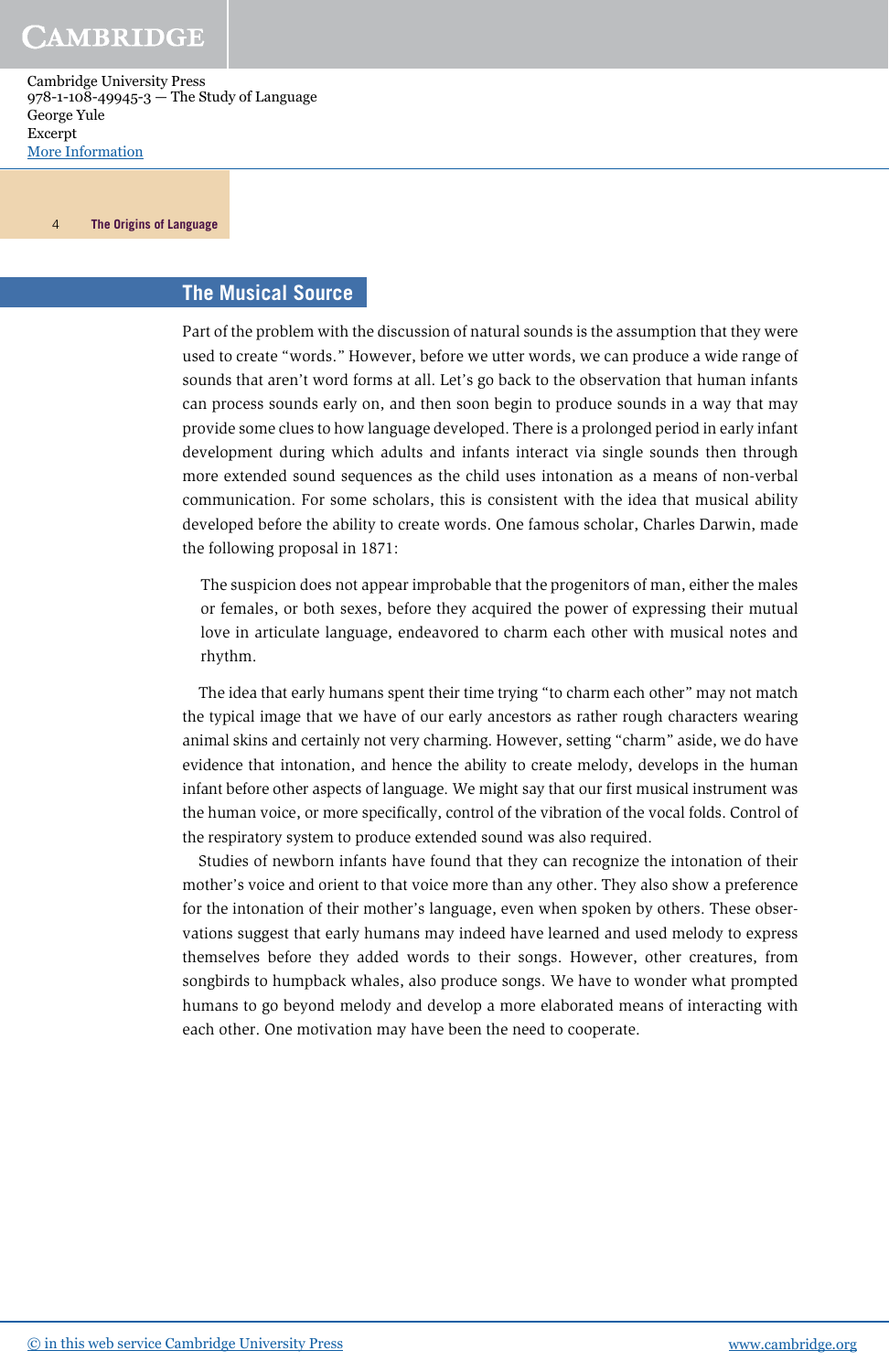# The Social Interaction Source

A source that Jespersen (1922) nicknamed the "yo-he-ho" theory involves the utterance of sounds in physical effort, or more specifically, the sounds needed to coordinate a physical activity involving several people. So groups of early humans might have developed not just songs, but some distinct grunts and curses that were used when lifting and carrying large bits of trees or lifeless hairy mammoths.

The appeal of this proposal is that it places the development of human language in a social context. Early people must have lived in groups, if only because larger groups offered better protection from attack. Groups are necessarily social organizations and, to maintain those organizations, some form of communication is required, even if it is just grunts and curses. Sounds, then, would have some principled use in the social interaction of early human groups. This is an important idea involving the uses of humanly produced sounds. It does not, however, reveal the origins of the sounds produced. Apes and other primates live in social groups and use grunts and social calls, but they have not developed the capacity for speech.

# The Physical Adaptation Source

Instead of looking at types of sounds as the source of human speech, we can look at the types of physical features humans possess, especially those that may have supported speech production. We can start with the observation that, at an early stage, our ancestors made a major transition to an upright posture, with bi-pedal (on two feet) locomotion. This really changed how we breathe. Among four-legged creatures, the rhythm of breathing is closely linked to the rhythm of walking, resulting in a one pace – one breath relationship. Among two-legged creatures, the rhythm of breathing is not tied to the rhythm of walking, allowing long articulations on outgoing breath, with short in-breaths. It has been calculated that "human breathing while speaking is about 90% exhalation with only about 10% of time saved for quick in-breaths" (Hurford, 2014: 83).

Other physical changes have been found. The reconstructed vocal tract of a Neanderthal man from around 60,000 years ago suggests that some consonant-like sound distinctions were possible. Around 35,000 years ago we start to find features in fossilized skeletal structures that resemble those of modern humans. In the study of evolutionary development, there are certain physical features that are streamlined versions of features found in other primates. By themselves, such features would not guarantee speech, but they are good clues that a creature with such features probably has the capacity for speech.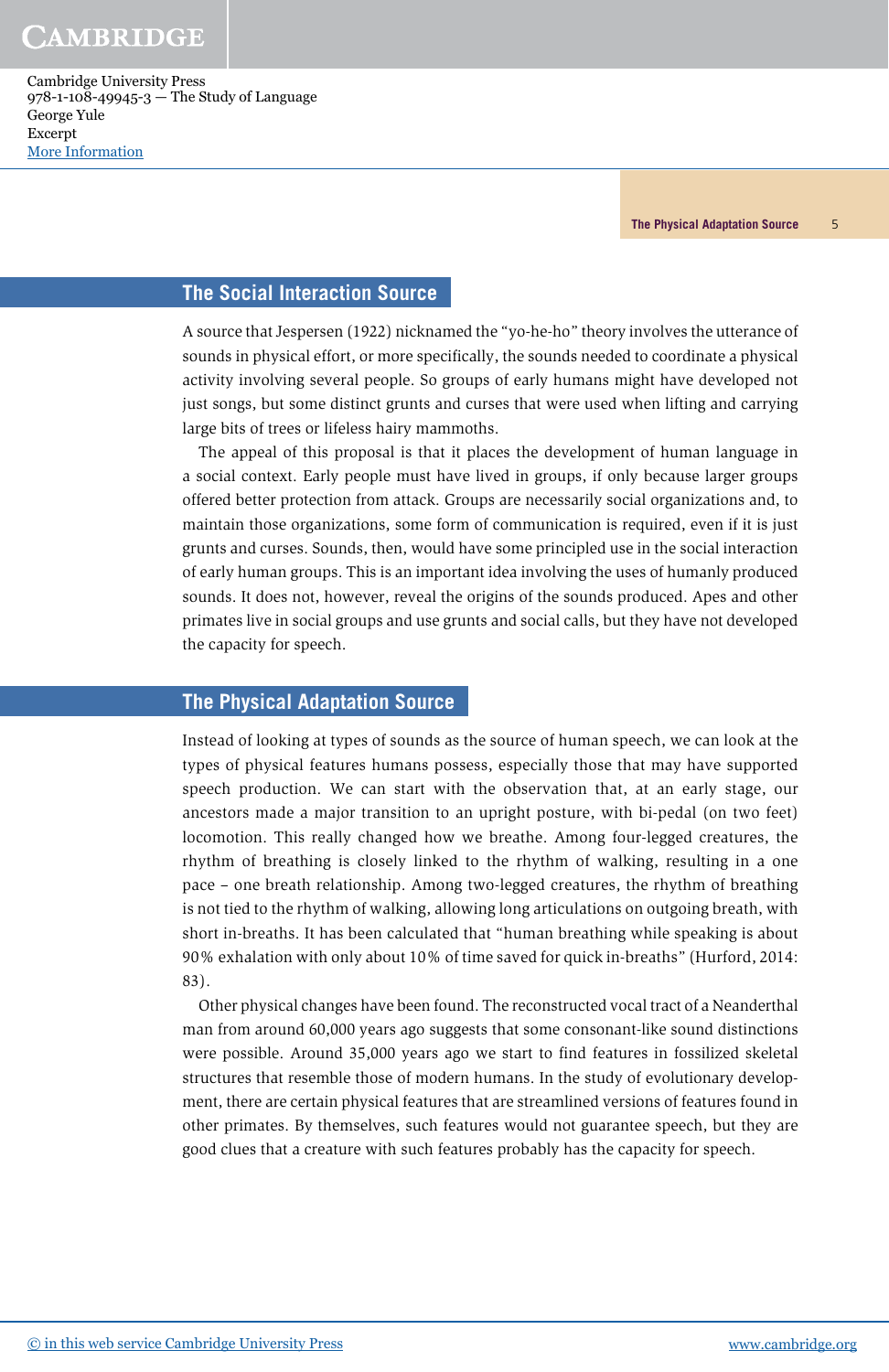Cambridge University Press 978-1-108-49945-3 — The Study of Language George Yule Excerpt [More Information](www.cambridge.org/9781108499453)

6 The Origins of Language

#### Teeth and Lips

Human teeth are upright, not slanting outwards like those of apes, and they are roughly even in height. They are also much smaller. Such characteristics are not very useful for ripping or tearing food and seem better adapted for grinding and chewing. They are also very helpful in making sounds such as f or  $\nu$ . Human lips have much more intricate muscle interlacing than is found in other primates and their resulting flexibility certainly helps in making sounds like  $p$ ,  $b$  and  $m$ . In fact, the  $b$  and  $m$  sounds are the most widely attested in the vocalizations made by human infants during their first year, no matter which language their parents are using.

#### Mouth and Tongue

The human mouth is relatively small compared to other primates and can be opened and closed rapidly. It is also part of an extended vocal tract that has more of an L-shape than the straight path from front to back in other mammals. In contrast to the fairly thin flat tongue of other large primates, humans have a shorter, thicker and more muscular tongue that can be used to shape a wide variety of sounds inside the oral cavity. In addition, unlike other primates, humans can close off the airway through the nose to create more air pressure in the mouth. The overall effect of these small differences taken together is a face with more intricate muscle interlacing in the lips and mouth, capable of a wider range of shapes and a more rapid and powerful delivery of sounds produced through these different shapes.

#### Larynx and Pharynx

The human larynx or "voice box" (containing the vocal folds) differs significantly in position from the larynx of other primates such as monkeys. In the course of human physical development, the assumption of an upright posture moved the head more directly above the spinal column and the larynx dropped to a lower position. This created a longer cavity called the pharynx, above the vocal folds, which acts as a resonator for increased range and clarity of the sounds produced via the larynx. Other primates have almost no pharynx. One unfortunate consequence of this development is that the lower position of the human larynx makes it much more possible for the human to choke on pieces of food. Monkeys may not be able to use their larynx to produce speech sounds, but they do not suffer from the problem of getting food stuck in their windpipe. In evolutionary terms, there must have been a big advantage in getting this extra vocal power (i.e. a larger range of sounds) to outweigh the potential disadvantage from an increased risk of choking to death.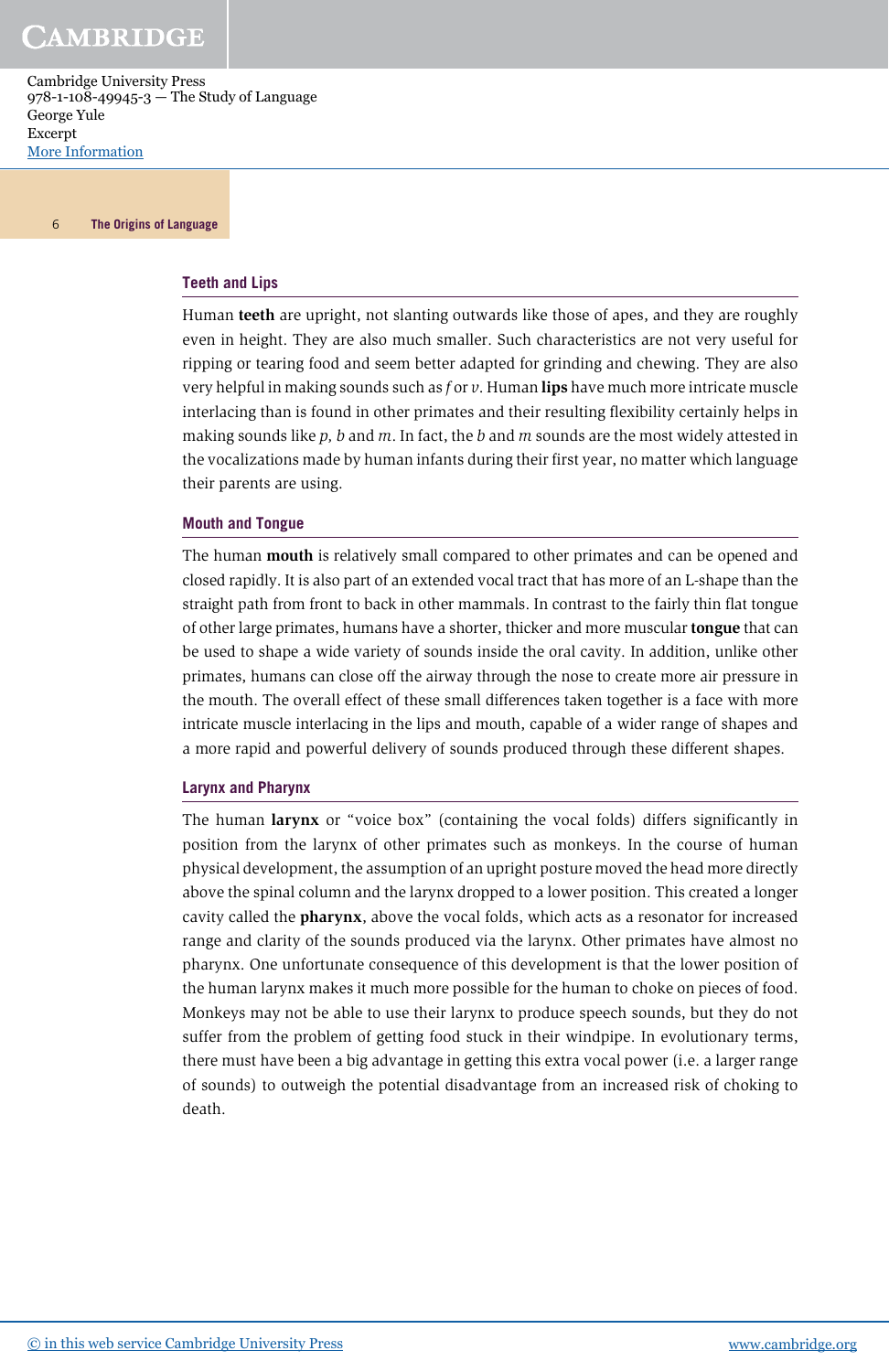# The Tool-Making Source

In the physical adaptation view, one function (producing speech sounds) must have been superimposed on existing anatomical features (teeth, lips) previously used for other purposes (chewing, sucking). A similar development is believed to have taken place with human hands and some believe that manual gestures may have been a precursor of language. By about two million years ago, there is evidence that humans had developed preferential right-handedness and had become capable of making stone tools. Tool making, or the outcome of manipulating objects and changing them using both hands, is evidence of a brain at work.

#### The Human Brain

The human **brain** is not only large relative to human body size, it is also **lateralized**, that is, it has specialized functions in each of the two hemispheres. (More details are presented in Chapter 12.) Those functions that control the motor movements involved in complex vocalization (speaking) and object manipulation (making or using tools) are very close to each other in the left hemisphere of the brain. That is, the area of the motor cortex that controls the muscles of the arms and hands is next to the articulatory muscles of the face, jaw and tongue. It may be that there was an evolutionary connection between the language-using and tool-using abilities of humans and that both were involved in the development of the speaking brain.

A recent study kept track of specific activity in the brains of experienced stonecutters as they crafted a stone tool, using a technique known to have existed for 500,000 years. The researchers also measured the brain activity of the same individuals when they were asked to think (silently) of particular words. The patterns of blood flow to specific parts of the brain were very similar, suggesting that aspects of the structure of language may have developed through the same brain circuits established earlier for two-handed stone tool creation.

If we think in terms of the most basic process involved in primitive tool-making, it is not enough to be able to grasp one rock (make one sound); the human must also bring another rock (other sounds) into contact with the first in order to develop a tool. In terms of language structure, the human may have first developed a naming ability by consistently using one type of noise (e.g.  $bE E r$ ). The crucial additional step was to bring another specific noise (e.g.  $gOOd$ ) into combination with the first to build a complex message (bEEr gOOd). Several thousand years of development later, humans have honed this message-building capacity to a point where, on Saturdays, watching a football game, they can drink a sustaining beverage and proclaim This beer is good. As far as we know, other primates are not doing this.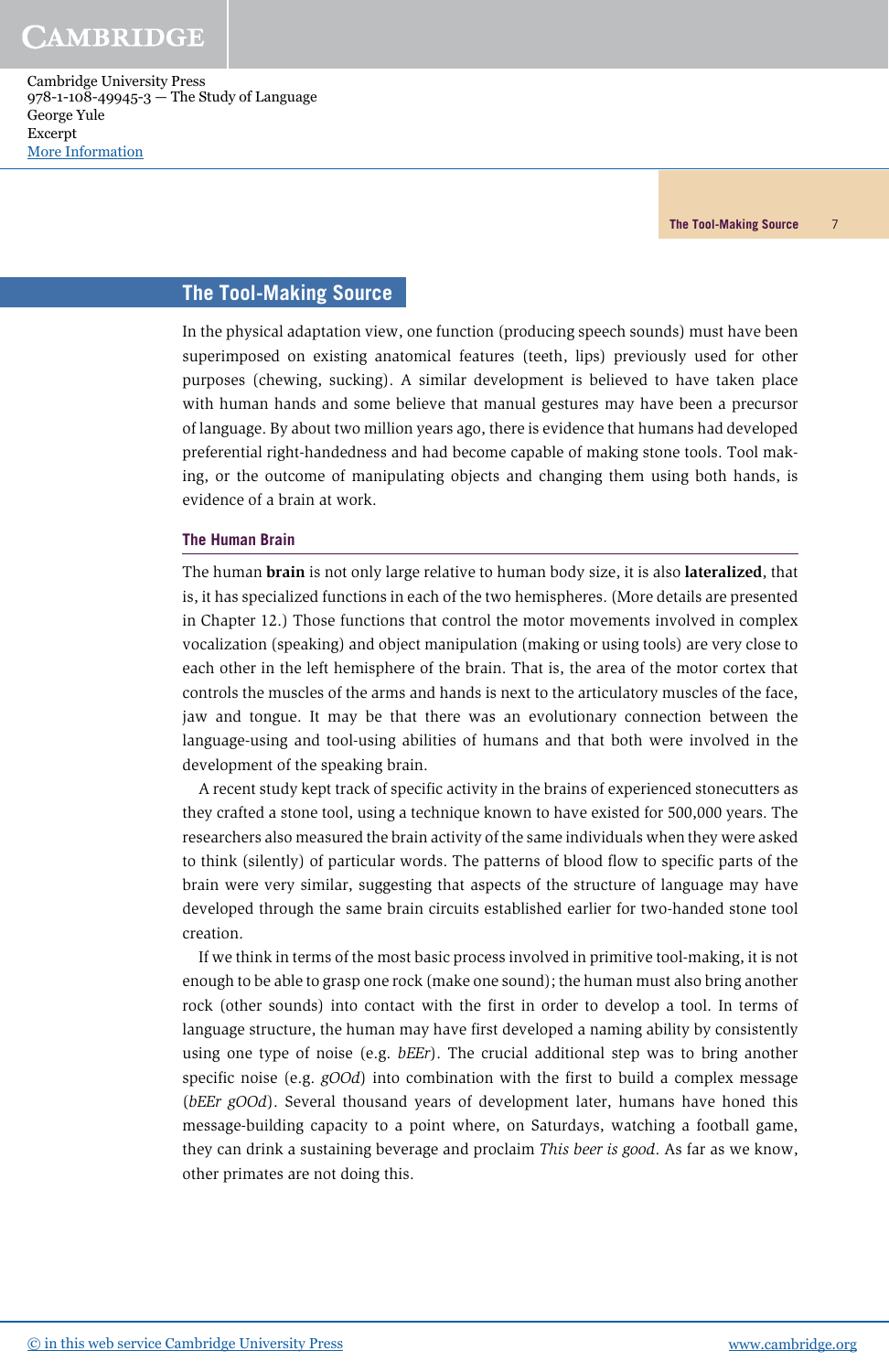Cambridge University Press 978-1-108-49945-3 — The Study of Language George Yule Excerpt [More Information](www.cambridge.org/9781108499453)

8 The Origins of Language

# **The Genetic Source**

We can think of the human baby in its first few years as a living example of some of these physical changes taking place. At birth, the baby's brain is only a quarter of its eventual weight and the larynx is much higher in the throat, allowing babies, like chimpanzees, to breathe and drink at the same time. In a relatively short period of time, the larynx descends, the brain develops, the child assumes an upright posture and starts walking and talking.

This almost automatic set of developments and the complexity of the young child's language have led some scholars to look for something more powerful than small physical adaptations over time as the source of language. Even children who are born deaf (and do not develop speech) become fluent sign language users, given appropriate circumstances, very early in life. This seems to indicate that human offspring are born with a special capacity for language. It is innate, no other creature seems to have it and it is not tied to only one specific variety of language. Is it possible that this language capacity is genetically hard-wired in the newborn human?

#### The Innateness Hypothesis

As a solution to the puzzle of the origins of language, the innateness hypothesis would seem to point to something in human genetics, possibly a crucial mutation or two, as the source. In the study of human development, a number of gene mutations have been identified that relate to changes in the human diet, especially those resulting in an increase in calorie intake, possibly tied to the ability to digest starch in food and a substantial increase in glucose production. These changes are believed to have enhanced blood flow in the brain, creating the conditions for a bigger and more complex brain to develop. We are not sure when these genetic changes might have taken place or how they might relate to the physical adaptations described earlier. However, as we consider this hypothesis, we find our speculations about the origins of language moving away from fossil evidence or the physical source of basic human sounds toward analogies with how computers work (e.g. being pre-programmed or hard-wired) and concepts taken from the study of biology and genetics. The investigation of the origins of language then turns into a search for the special "language gene" that only humans possess. In one of the tasks at the end of this chapter (Task G on page 10), you can investigate the background to the discovery of one particular gene (FOXP2) that is thought to have a role in language production.

If we are indeed the only creatures with this special capacity for language, then will it be completely impossible for any other creature to produce or understand language? We will try to answer that question in Chapter 2.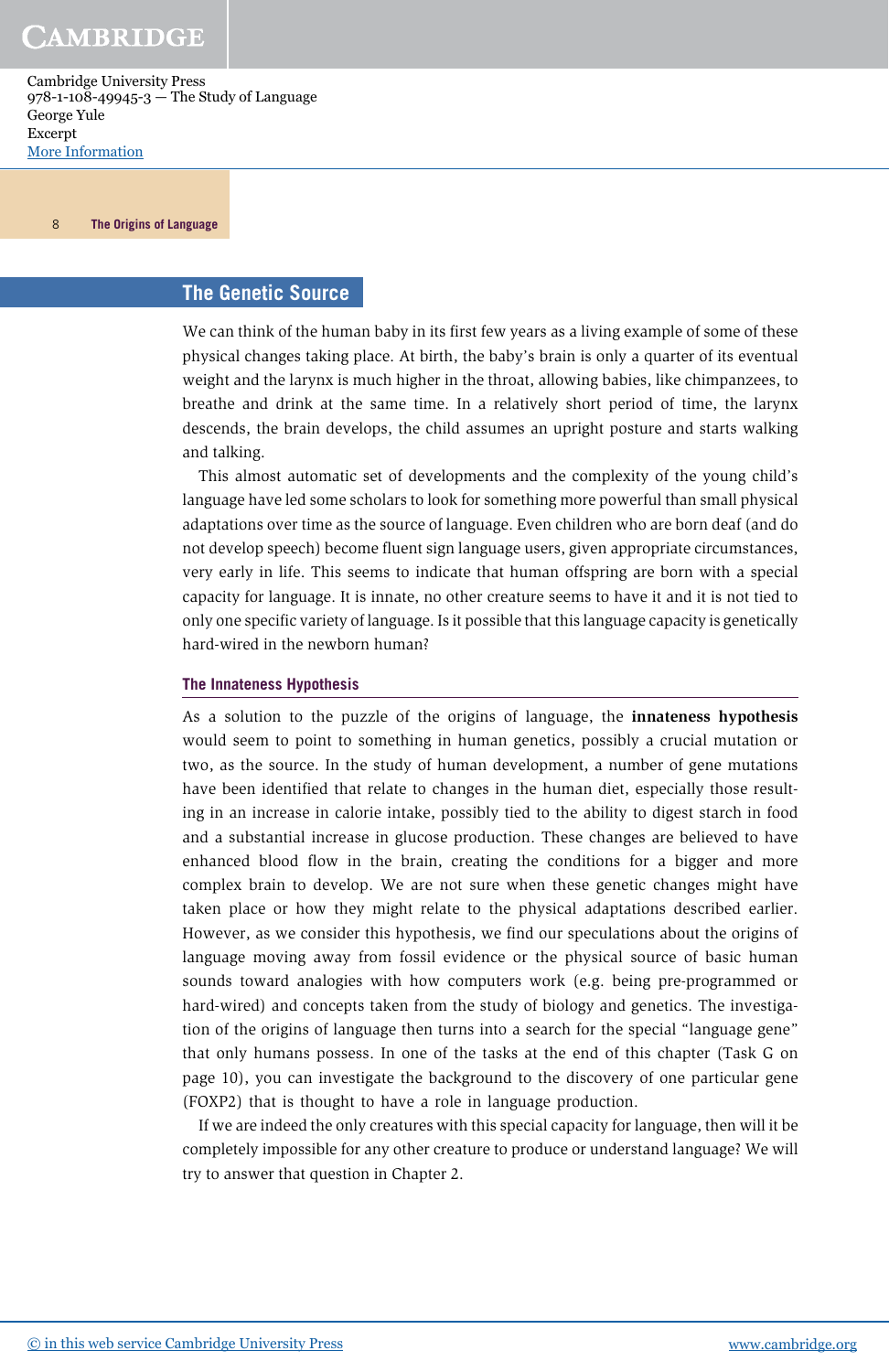Tasks 9

# Study Questions

- 1 When did written language develop?
- 2 When can we say the human auditory system has begun working?
- 3 What did Darwin think early human communication was first based on?
- 4 What two things did early humans need to take control of in order to produce intonation?
- 5 What percentage of human breathing while speaking normally consists of in-breaths?
- 6 What is the difference between the position of the larynx in humans and other primates?
- 7 Why are interjections such as *Ooh!* or *Yuck!* considered to be unlikely sources of human speech sounds?
- 8 What is the basic idea behind the "bow-wow" theory of language origin?
- 9 Why is it difficult to agree with Psammetichus that Phrygian must have been the original human language?
- 10 Where is the pharynx and how did it become an important part of human sound production?
- 11 Why do you think that young deaf children who become fluent in sign language would be cited in support of the innateness hypothesis?
- 12 With which of the seven "sources" would you associate the following quotation?

Chewing, licking and sucking are extremely widespread mammalian activities, which, in terms of casual observation, have obvious similarities with speech. (MacNeilage, 1998)

## **Tasks**

- A What is the connection between the Heimlich maneuver and the development of human speech?
- B What exactly happened at Babel and why is it used in explanations of language origins?
- C What are the arguments for and against a teleological explanation of the origins of human language?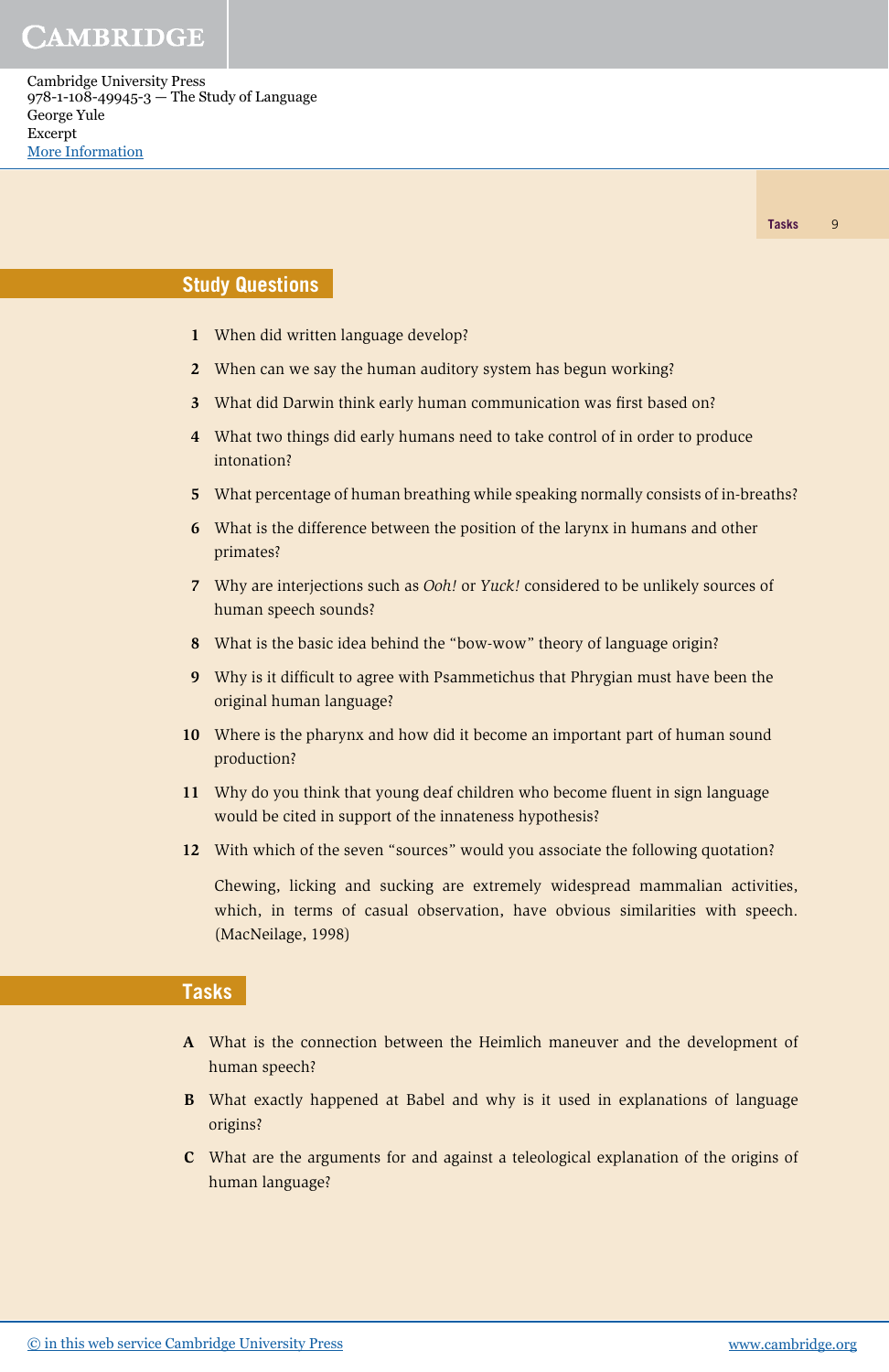#### 10 The Origins of Language

- D The Danish linguist Otto Jespersen, who gave us the terms "bow-wow" and "poohpooh" for theories about language origins, dismissed both of these ideas in favor of another theory. What explanation did Jespersen (1922, chapter 21) favor as the likely origin of early speech?
- E In the study of the relationship between brain, tools and language in human development, two distinct types of stone tools are typically mentioned. They are described as Oldowan tools and Acheulean tools. What is the difference between them, when were they used, and which of them was investigated in the recent study involving blood flow in the brain, as described in the chapter?
- F The idea that "ontogeny recapitulates phylogeny" was first proposed by Ernst Haeckel in 1866 and is still frequently used in discussions of language origins. Can you find a simpler or less technical way to express this idea?
- G When it was first identified, the FOXP2 gene was hailed as the "language gene." What was the basis of this claim and how has it been modified?
- H In his analysis of the beginnings of human language, William Foley comes to the conclusion that "language as we understand it was born about 200,000 years ago" (1997: 73). This is substantially earlier than the dates (between 100,000 and 50,000 years ago) that other scholars have proposed. What kinds of evidence and arguments are typically presented in order to choose a particular date "when language was born"?
- I What is the connection between the innateness hypothesis, as described in this chapter, and the idea of a Universal Grammar?

# Discussion Topics/Projects

I In this chapter we didn't address the issue of whether language has developed as part of our general cognitive abilities or whether it has evolved as a separate component that can exist independently (and is unrelated to intelligence, for example). What kind of evidence do you think would be needed to resolve this question?

(For background reading, see chapter 4 of Aitchison, 2000.)

II A connection has been proposed between language, tool-using and right-handedness in the majority of humans. Is it possible that freedom to use the hands, after assuming an upright bipedal posture, resulted in certain skills that led to the development of language? Why did we assume an upright posture? What kind of changes must have taken place in our hands?

(For background reading, see Beaken, 2011.)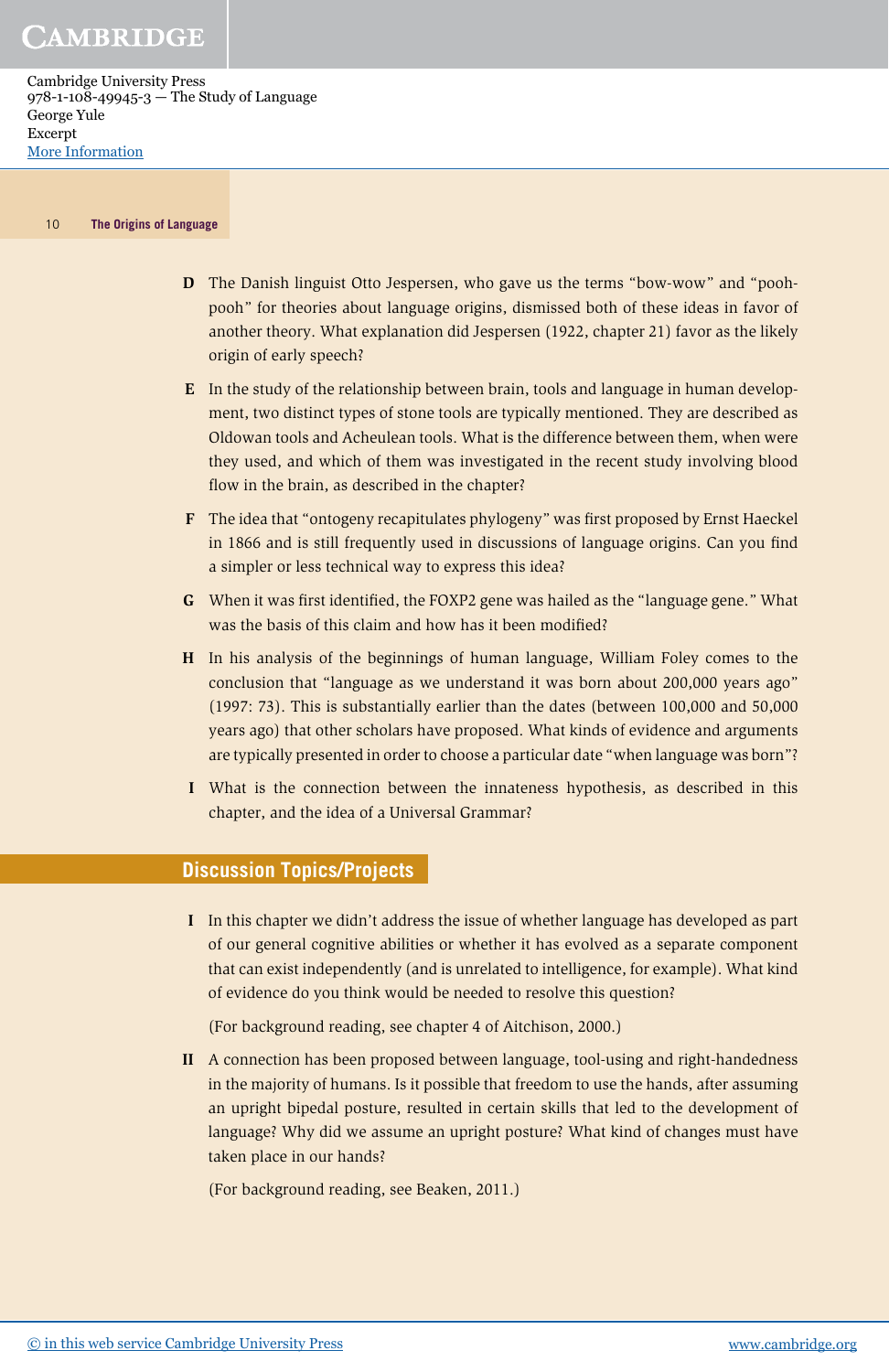Further Reading 11

# Further Reading

#### Basic Treatments

Aitchison, J. (2000) The Seeds of Speech (Canto edition) Cambridge University Press Hurford, J. (2014) The Origins of Language Oxford University Press Kenneally, C. (2007) The First Word Viking Press

#### More Detailed Treatments

Beaken, M. (2011) The Making of Language (2nd edition) Dunedin Academic Press McMahon, A. and R. McMahon (2013) Evolutionary Linguistics Cambridge University Press

#### Human Physical Development

Harari, Y. (2015) Sapiens: A Brief History of Humankind Harper Collins

#### Onomatopoeia

Haiman, J. (2018) Ideophones and the Evolution of Language Cambridge University Press

#### Music before Language

Mithen, S. (2006) The Singing Neanderthals Harvard University Press Patel, A. (2008) Music, Language and the Brain Oxford University Press

#### A Hum Versus a Grunt

Bass, A., E. Gilland and R. Baker (2008) "Evolutionary origins for social vocalization in a vertebrate hindbrain-spinal compartment" Science 321 (July 18): 417–421

#### Victor, Genie and Feral Children

Lane, H. (1976) The Wild Boy of Aveyron Harvard University Press Newton, M. (2002) Savage Girls and Wild Boys: A History of Feral Children Picador Rymer, R. (1993) Genie HarperCollins

#### "Bow-Wow" Theory, etc.

Jespersen, O. (1922) Language: Its Nature, Development and Origin George Allen & Unwin

#### The Early Sounds Made by Infants

Locke, J. (1983) Phonological Acquisition and Change Academic Press

#### Mother's Intonation

Mampe, B., A. Friederici, A. Christophe and K. Wermke (2009) "Newborns' cry melody is shaped by their native language" Current Biology 19: 1994–1997

McGilchrist, I. (2009) The Master and His Emissary (chapter 3) Yale University Press

Vaneechoutte, M. and J. Sloyles (1998) "The memetic origin of language: modern humans as musical primates" Journal of Memetics 2: 84–117